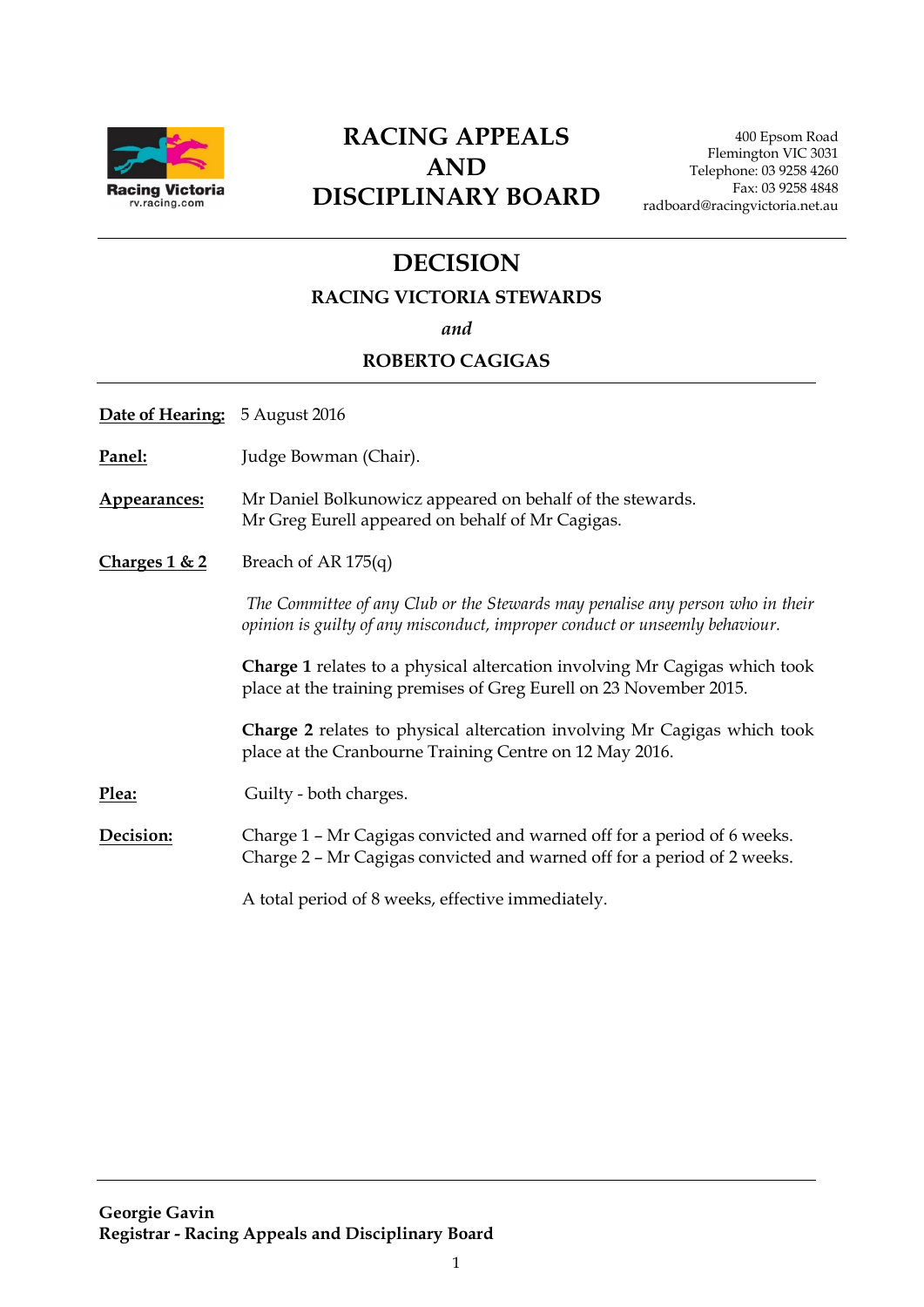# **TRANSCRIPT OF PROCEEDINGS**

### **RACING APPEALS AND DISCIPLINARY BOARD**

\_\_\_\_\_\_\_\_\_\_\_\_\_\_\_\_\_\_\_\_\_\_\_\_\_\_\_\_\_\_\_\_\_\_\_\_\_\_\_\_\_\_\_\_\_\_\_\_\_\_\_\_\_\_\_\_\_\_\_\_\_\_\_

**HIS HONOUR JUDGE J. BOWMAN, Chairman**

**EXTRACT OF PROCEEDINGS**

**DECISION**

**RACING VICTORIA STEWARDS** 

**and** 

**ROBERTO CAGIGAS**

**MELBOURNE**

**FRIDAY, 5 AUGUST 2016**

MR D BOLKUNOWICZ appeared on behalf of the RVL Stewards

MR G. EURELL appeared on behalf of Mr R. Cagigas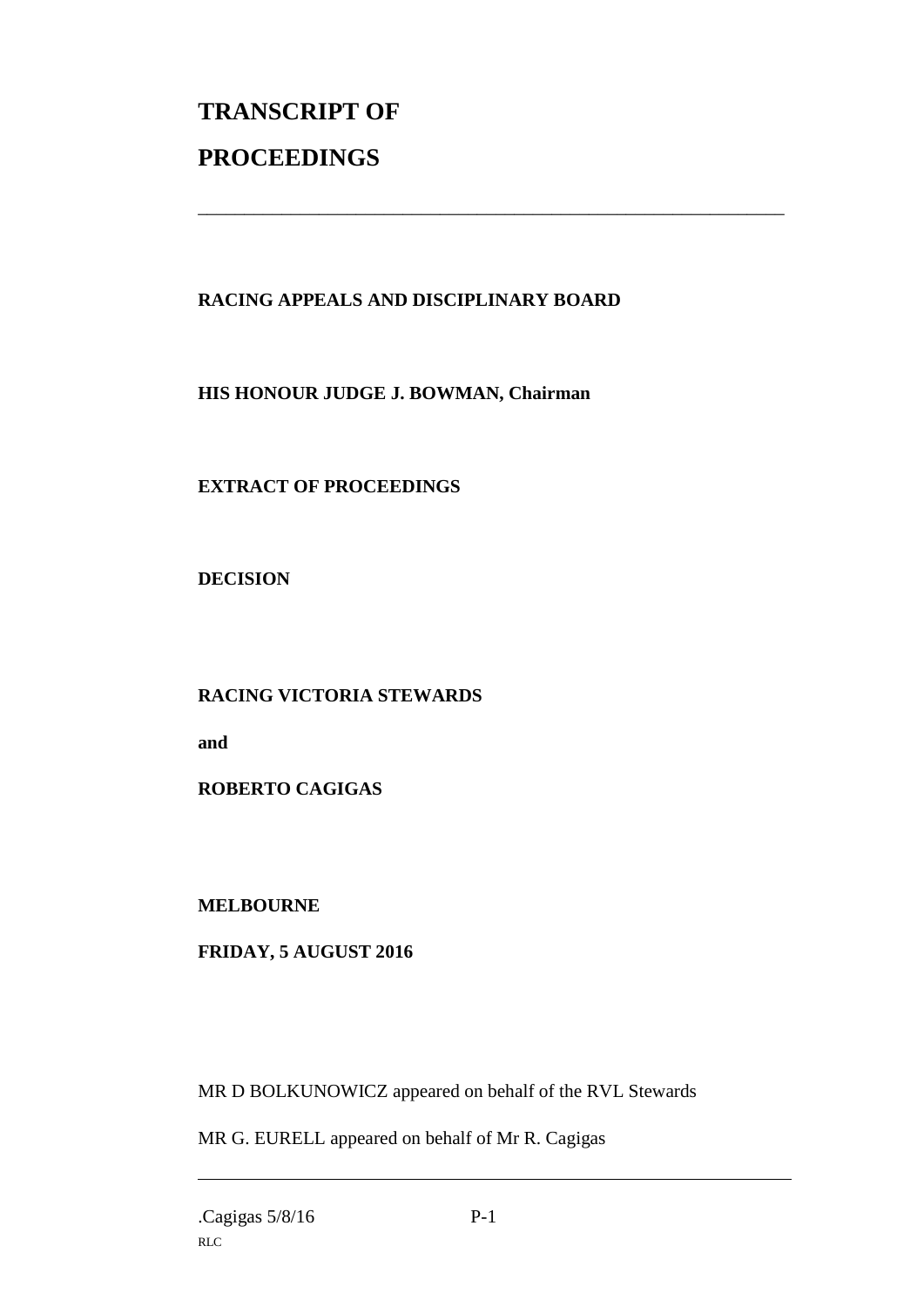CHAIRMAN: Mr Roberto Cagigas, you have pleaded guilty to two breaches of Australian Rule 175(q), in that you engaged in misconduct, improper conduct or unseemly behaviour on each occasion. On 23 November 2015, you headbutted fellow stablehand, Mr Clayton Fraser, breaking his nose. On 12 May 2016, you punched trainer Mr John Griffiths to the head, causing bleeding around his ear.

As I indicated during the hearing, I regard the earlier incident as being the more serious. It was virtually an unprovoked assault which broke the victim's nose and required him to obtain medical treatment. The second incident occurred against a history of some antagonism between you and Mr Griffiths and, whilst a nasty incident, was not as serious as the assault upon Mr Fraser.

These are very serious offences. Arriving at penalty, I take into account the following factors: (1) you have pleaded guilty to each charge. That saves the board considerable time and inconvenience and effectively expresses some remorse.

(2) You are under very considerable domestic stress. Your partner suffers from a grave and life-threatening illness. It would seem that at some stage, you took an overdose and your life was essentially saved by your employer, Mr Greg Eurell. You have been extremely loyal to him ever since. You and your partner reside at a cottage on a house block owned by Mr Eurell that is not on the racecourse.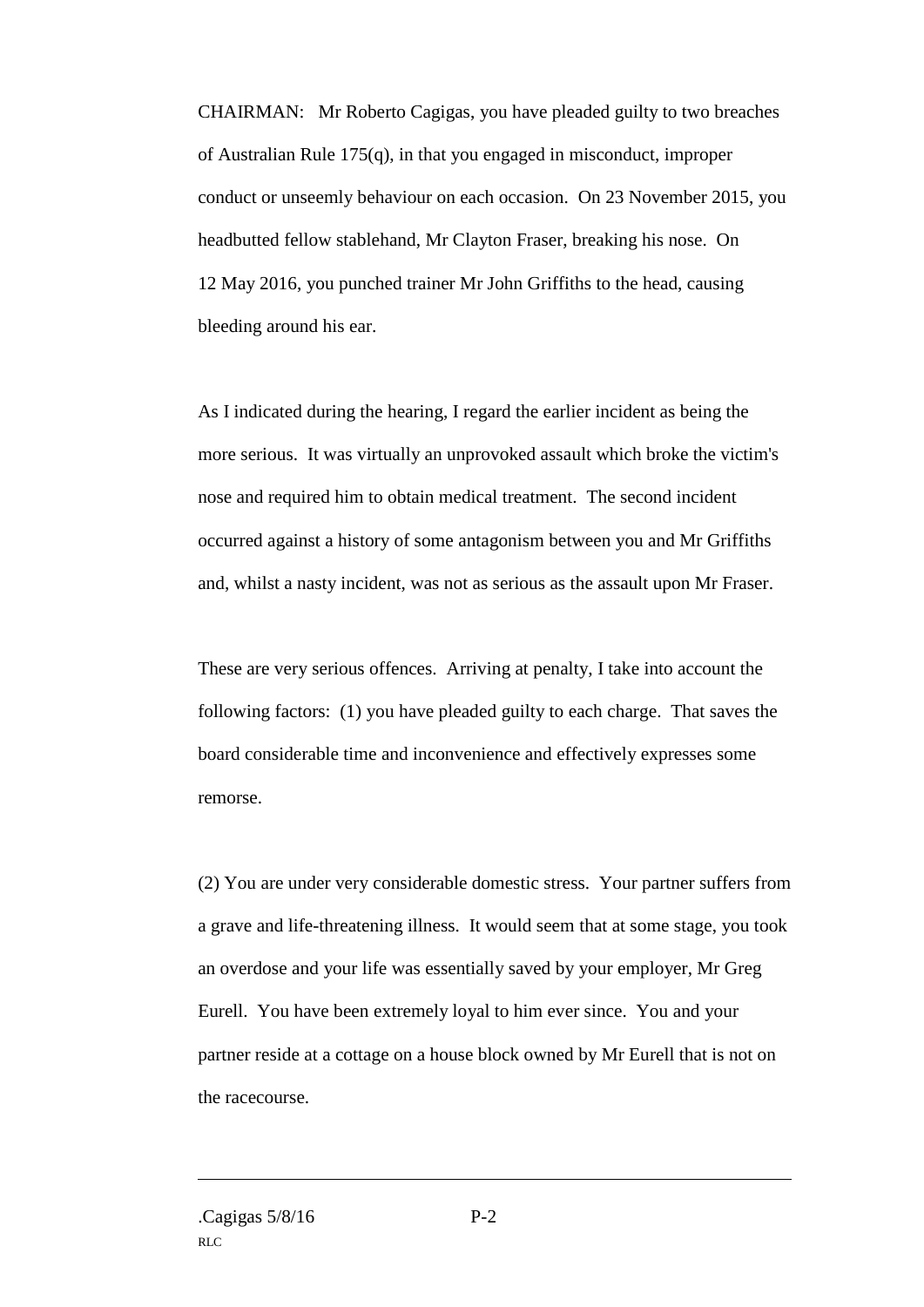(3) At the moment you are an unlicensed person. That is because of administrative problems relating to a change of premises by Mr Eurell. It is your intention to be relicensed and Mr Eurell has stated that he will continue to employ you.

(4) You have hanging over you Magistrates' Court proceedings in relation to the earlier incident as the police have charged you concerning it. It has been hanging over you for some time which has doubtless added to the stress upon you. Ultimately you preferred to have the matter dealt with today, rather than awaiting the outcome of the Magistrates' Court hearing on 20 August next.

(5) No prior misbehaviour has been alleged against you.

(6) I have considered the penalties imposed in relation to similar offences over the years.

(7) As the two offences arise from totally separate incidents, current penalties do not seem to me to be appropriate, but the totality of sentencing is to be borne in mind.

(8) I accept that your financial position is one of little or no money.

(9) I have already indicated that these are serious offences, and something over and above a fine is warranted.